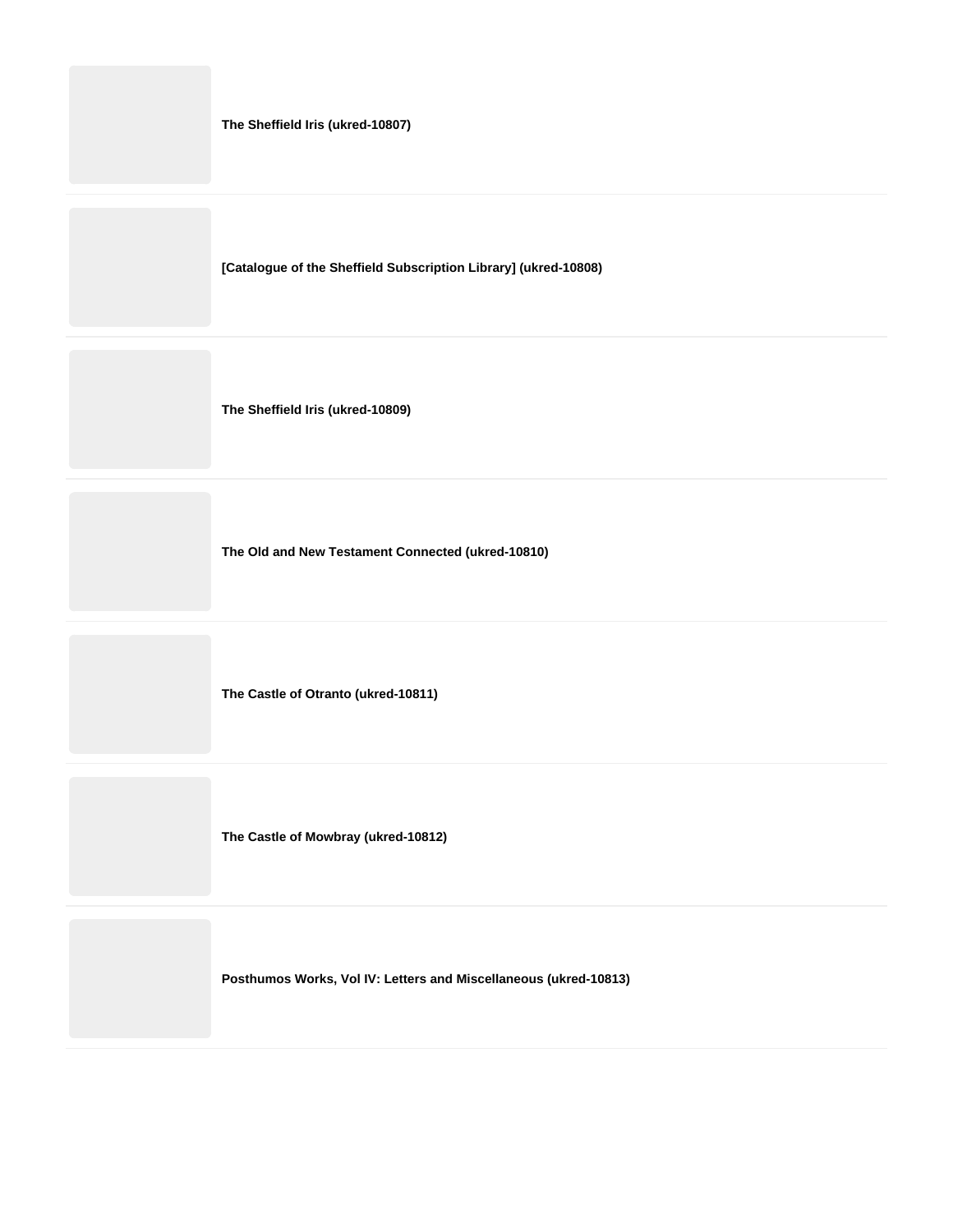|  |  | European Magazine (ukred-10814) |
|--|--|---------------------------------|
|--|--|---------------------------------|

**A Journey Made in the Summer of 1794 (ukred-10815)**

**Cotoni Postuma: Divers Choice Pieces of the Renown (ukred-10816)**

**Illustrations of British History (ukred-10817)**

**Illustrations of British History (ukred-10818)**

**Illustrations of British History (ukred-10819)**

**Fragments in the Manner of Sterne (ukred-10820)**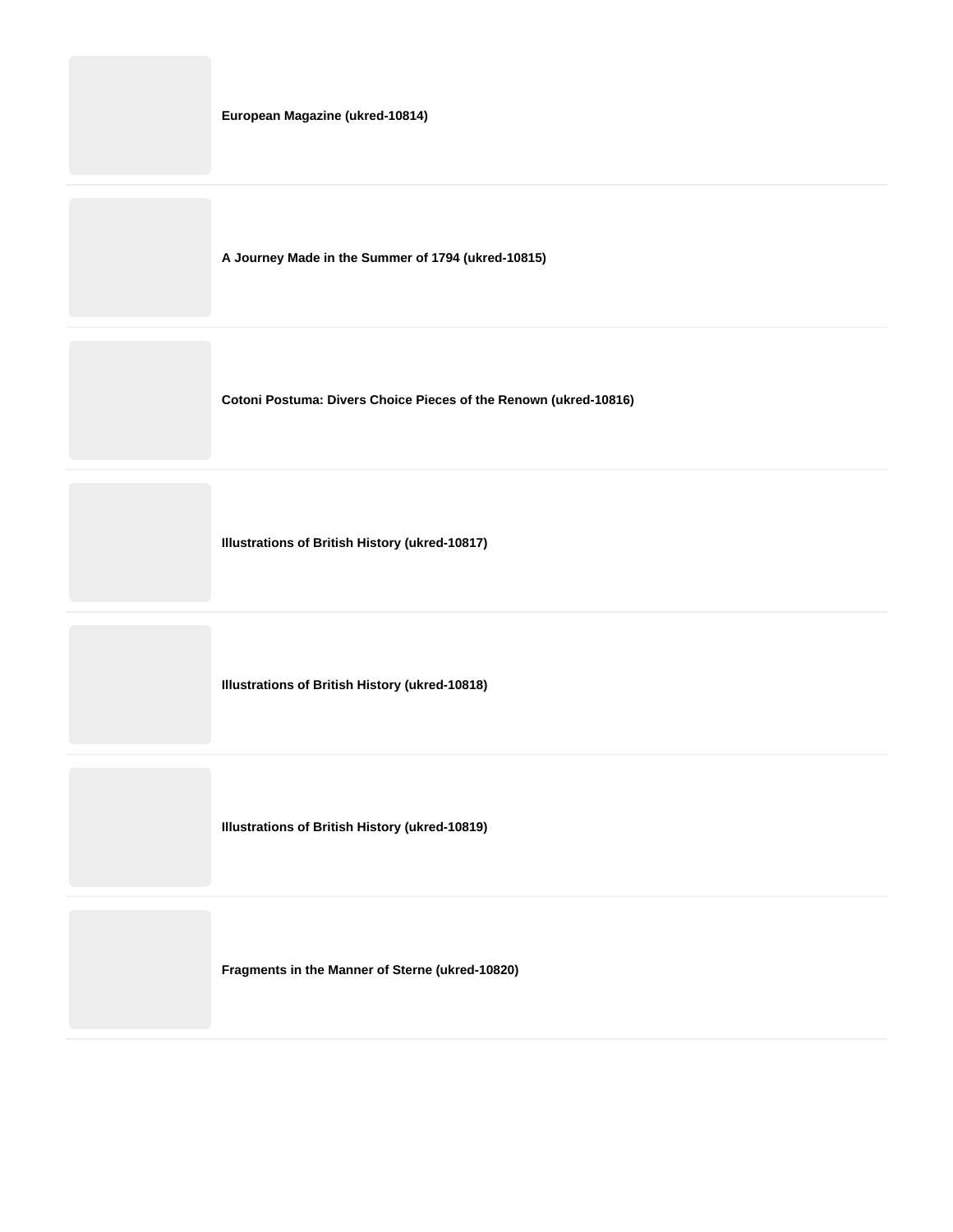**Fragments in the Manner of Sterne (ukred-10821)**

**A Short Address to the Members of the Loyal Association (ukred-10822)**

**An Historical and Moral View of the Origin and Progress of the French Revolution (ukred-10824)**

**Gentleman's Magazine (ukred-10825)**

**The State of the Poor; or an History of the Labour (ukred-10826)**

**Picturesque Views of the River Thames (ukred-10827)**

**The Iris (ukred-10828)**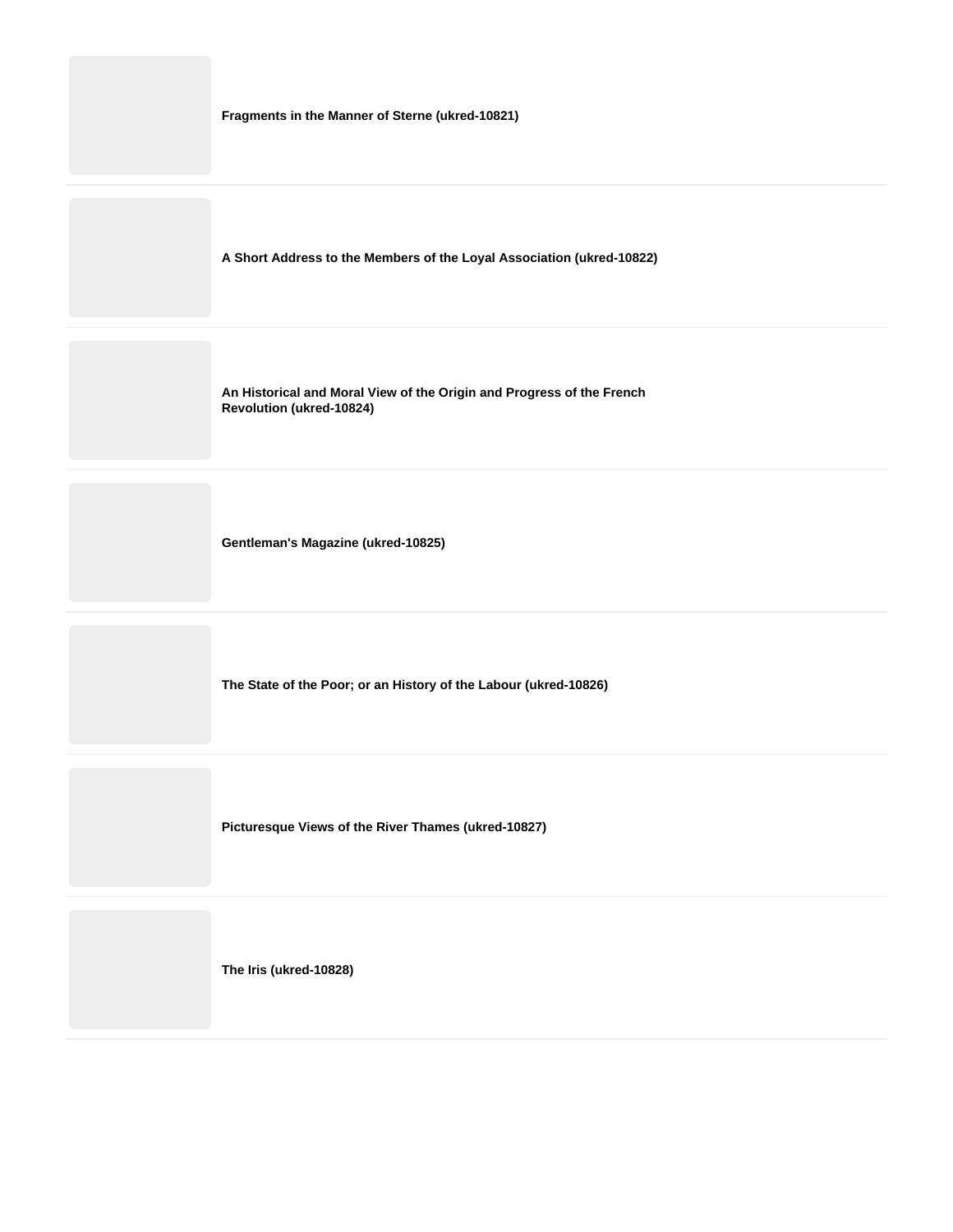**A Sermon Delivered in the Parish Church of Sheffield (ukred-10829)**

**The Monthly Magazine (ukred-10830)**

**A Journey Over Land to India (ukred-10831)**

**A Journey Over Land to India (ukred-10833)**

**The Life and Opinions of Tristram Shandy [in 2 vols] (ukred-10834)**

**The Whisperer; or Tales & Speculations (ukred-10835)**

**Encyclopaedia (ukred-10836)**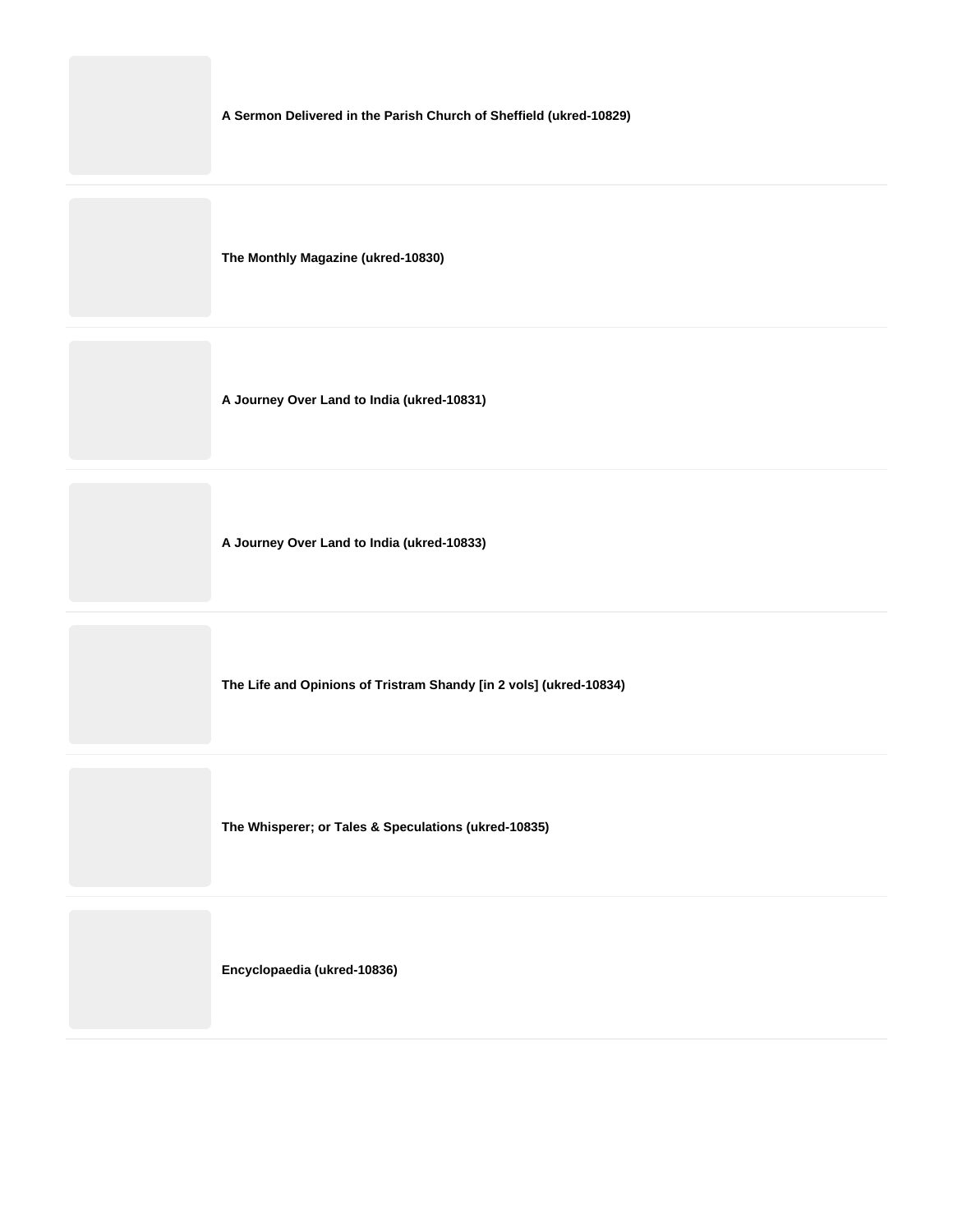**The Iris (ukred-10837)**

**The Mysteries of Udolpho (ukred-10838)**

**Monthly Magazine (ukred-10840)**

**The Iris (ukred-10841)**

**Solitude, or the effect of Occasional Retirement (ukred-10842)**

**Solitude, or the effect of Occasional Retirement (ukred-10843)**

**New Memoirs of Literature (ukred-10844)**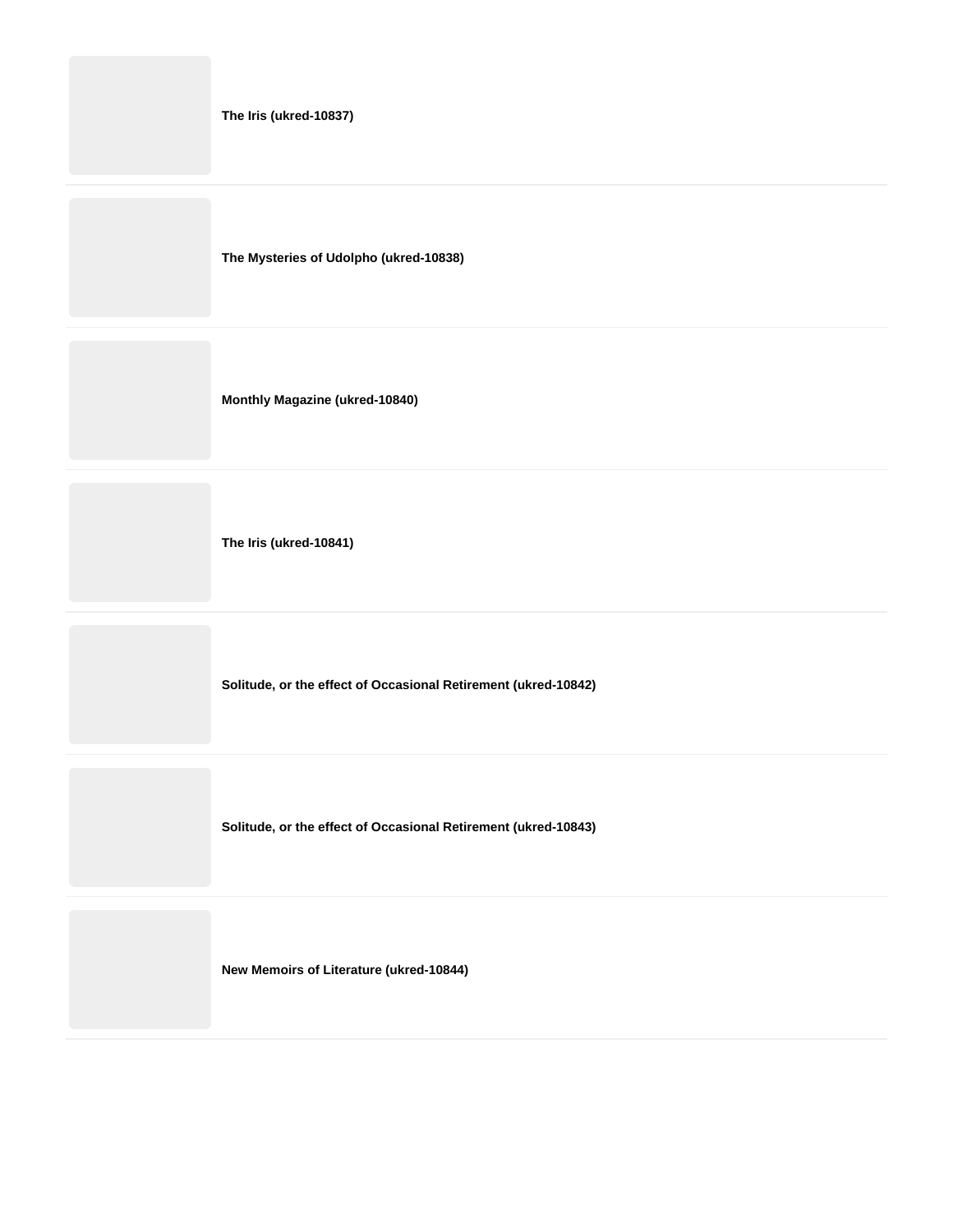**Travels in Hungary with a Short Account of Vienna (ukred-10845)**

**An Authentic Account from the King of Great Britain (ukred-10846)**

**The Seasons (ukred-10847)**

**The Spirit of the Public Journals for 1797 (ukred-10848)**

**The Spirit of the Public Journals for 1797 [series (ukred-10849)**

**The Spirit of the Public Journals for 1797 [series (ukred-10850)**

**The Spirit of the Public Journals for 1797 [series (ukred-10851)**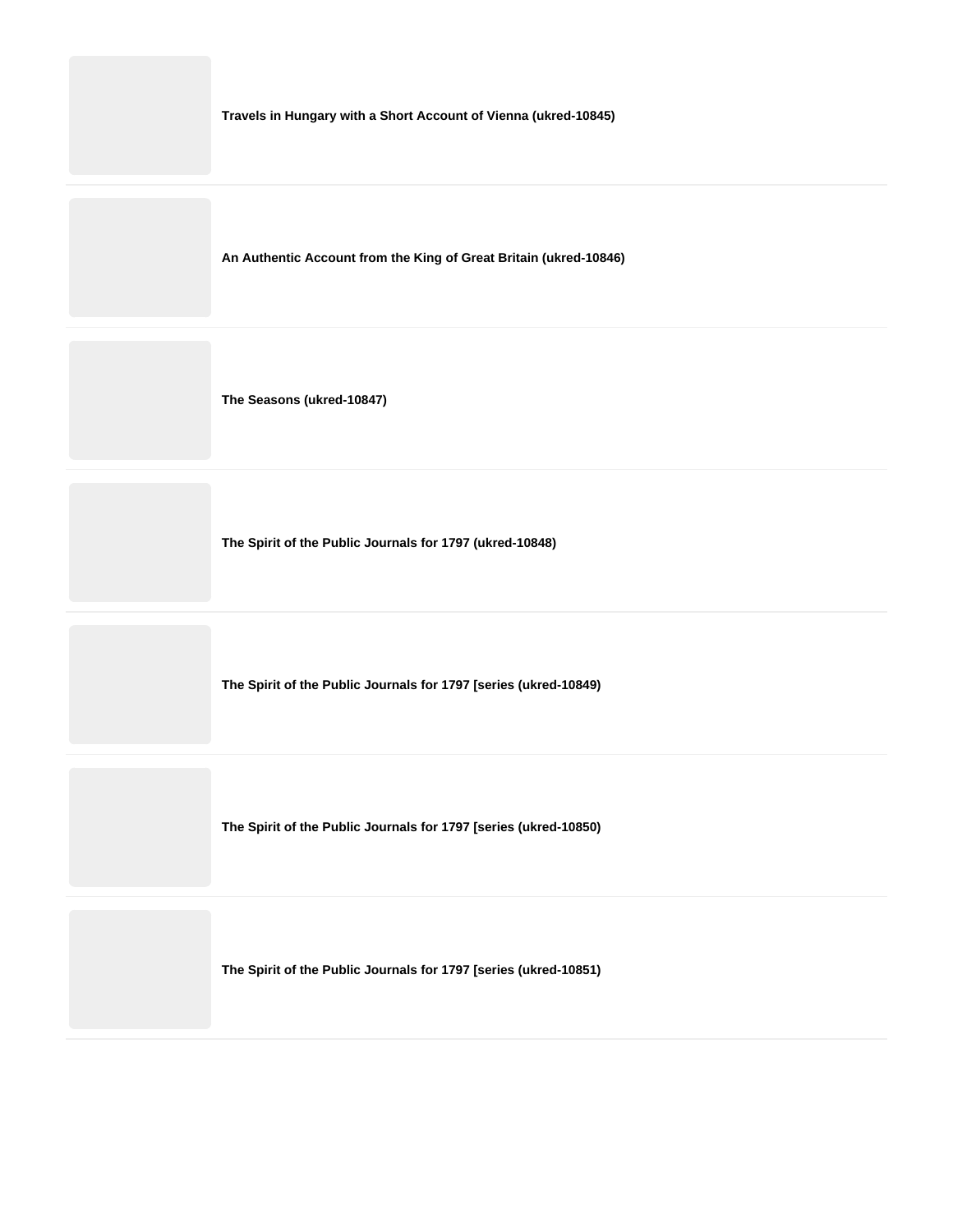

**Gleanings Through Wales, Holland and Westphalia (ukred-10858)**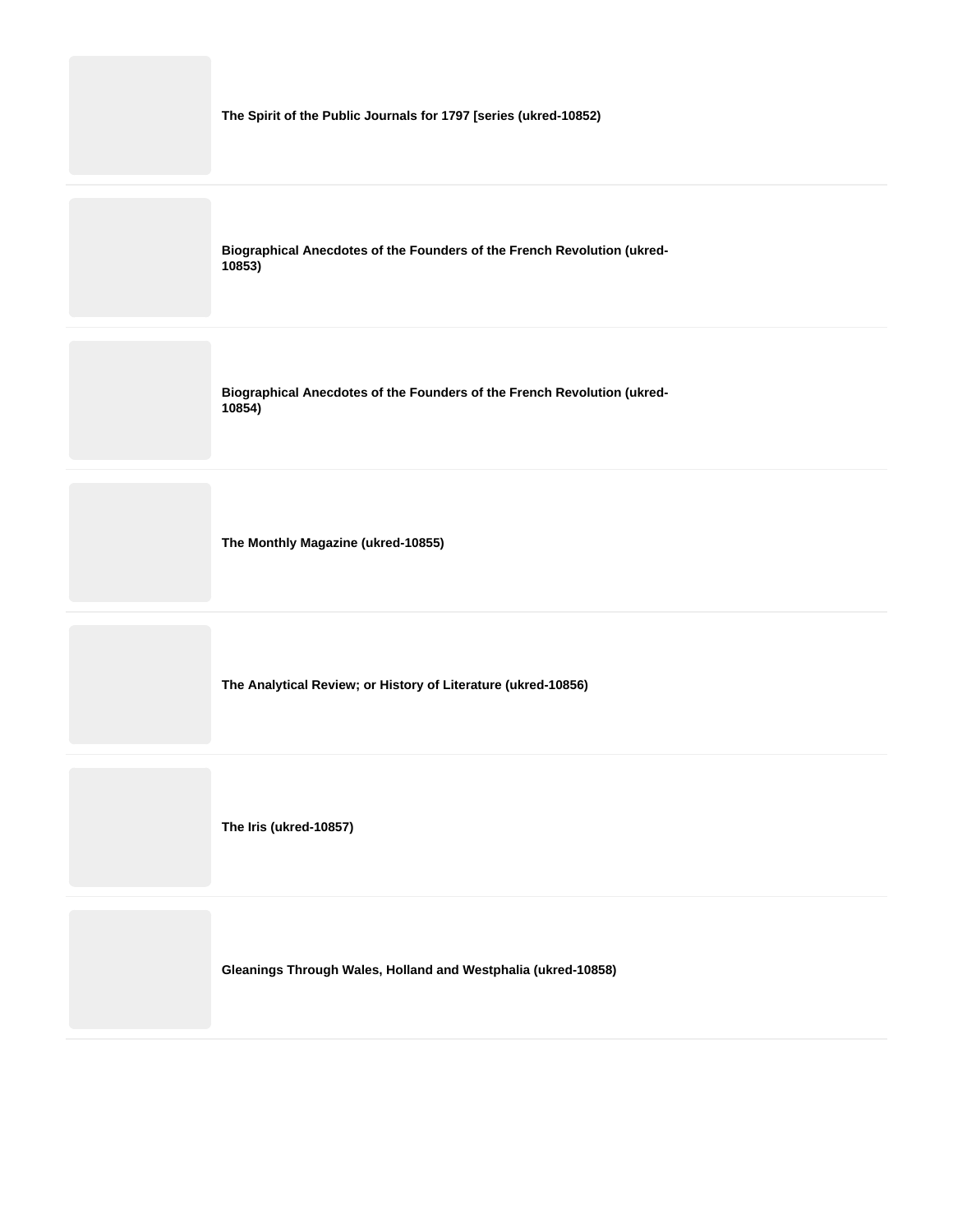**Long Faces; Amusement for Starving Mechanics (ukred-10859)**

**The Gentleman's Magazine (ukred-10860)**

**A Tour in Switzerland (ukred-10862)**

**Sacred Dramas: Chiefly intended for Young Persons (ukred-10863)**

**The Spy (ukred-10864)**

**An Academy for Grown Horsemen (ukred-10865)**

**The Iris (ukred-10866)**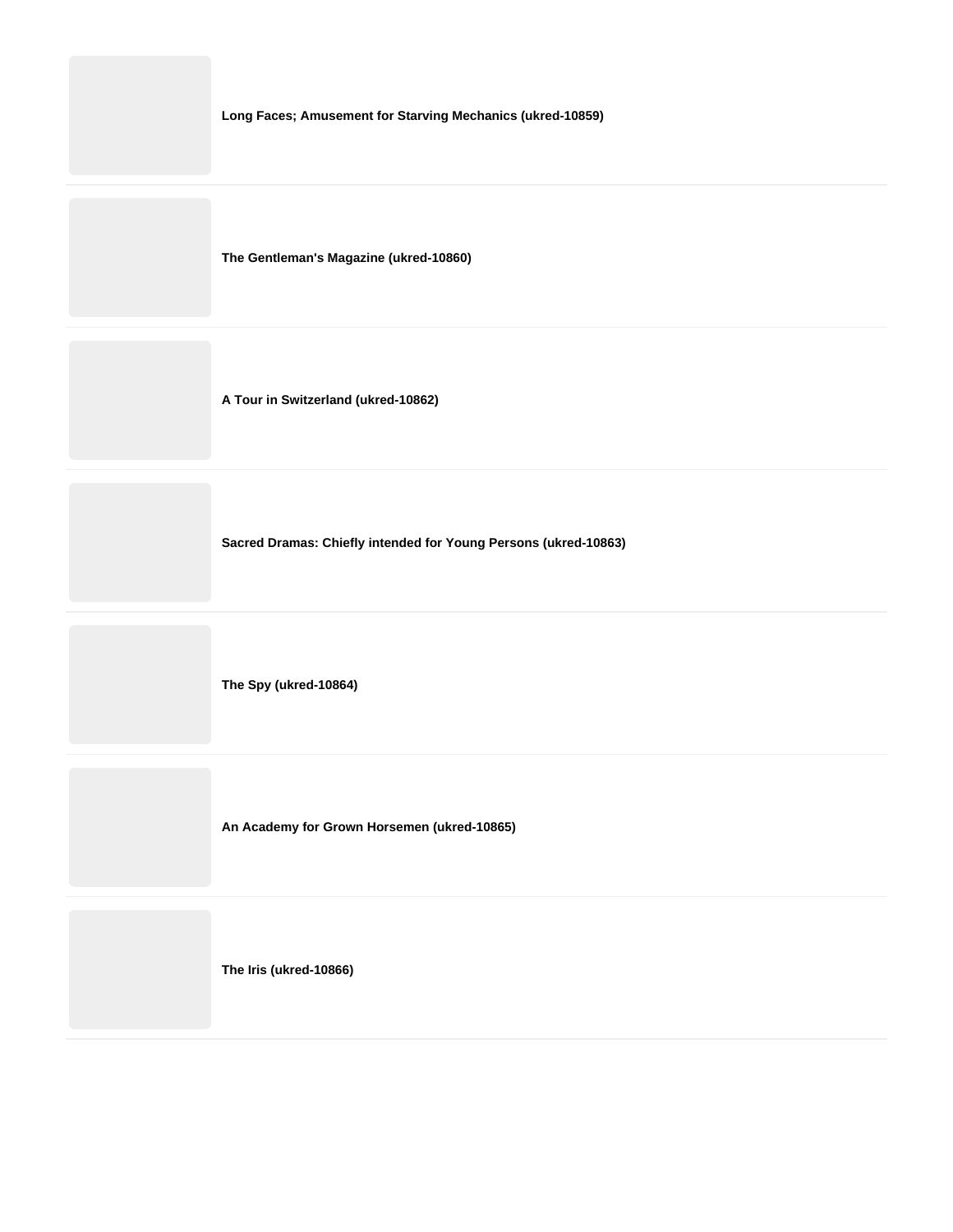**The Spy (ukred-10868)**

**A Tour in Switzerland (ukred-10870)**

**History of the Decline & Fall of the Roman Empire (ukred-10871)**

**The History of the Life of Jesus Christ (ukred-10876)**

**The Gentleman's Magazine (ukred-10922)**

**'Printed Description' accompanying a comemorative medal (ukred-10923)**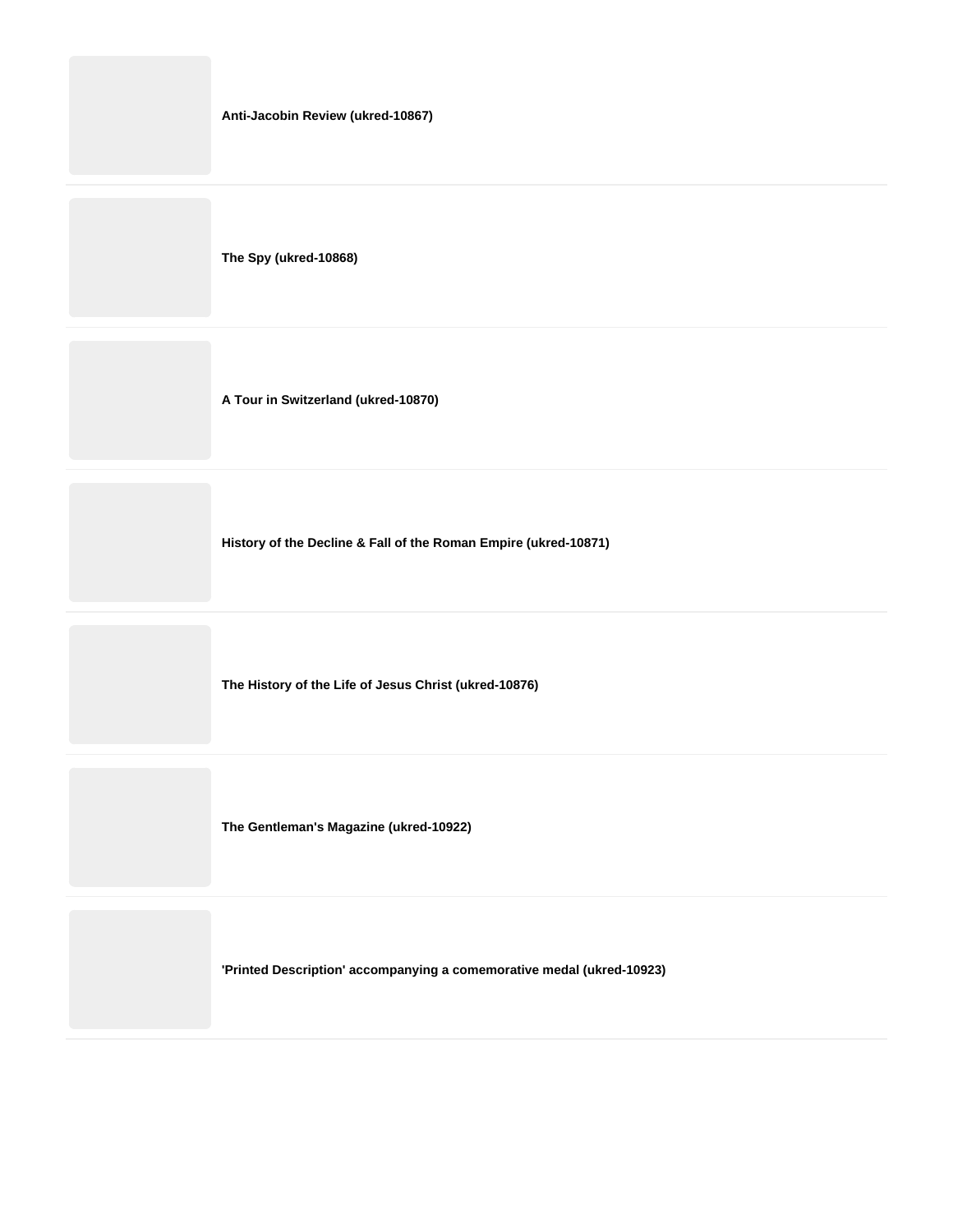| The History of Chess (ukred-10924) |  |
|------------------------------------|--|
|------------------------------------|--|

**Curiosities of Literature (ukred-10925)**

**[The Annual] Register (ukred-10926)**

**The Family Expositor; or a Paraphrase and Version (ukred-10927)**

**A History of Inventions and Discoveries (ukred-10928)**

**Kipps (ukred-11399)**

**Monthly Review (ukred-11590)**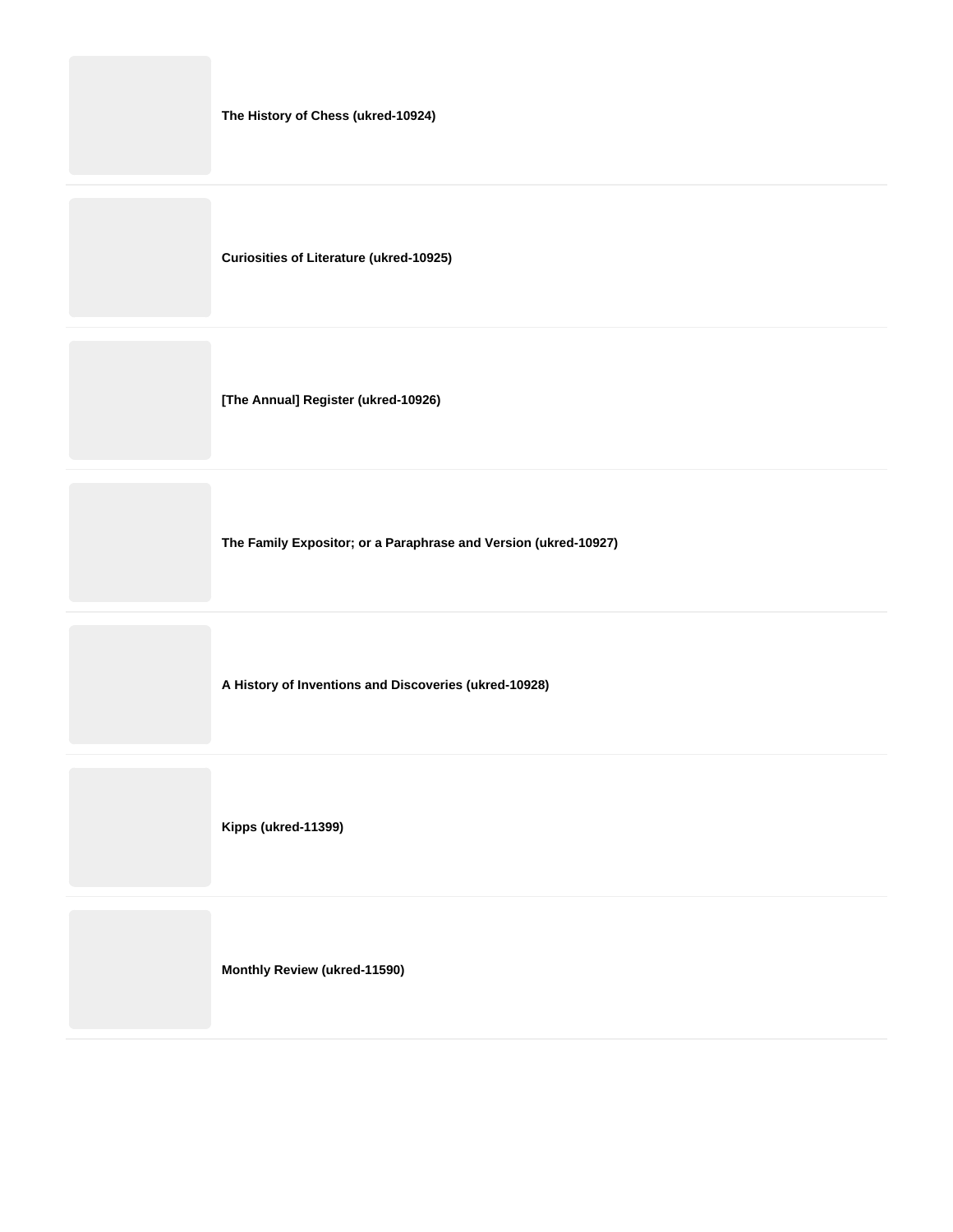|  | Tom Jones (ukred-12147) |
|--|-------------------------|
|--|-------------------------|

**Jane Eyre (ukred-12148)**

**The Duchess of Malfi (ukred-12149)**

**Heroes and Hero Worship (ukred-12150)**

**Henry Esmond (ukred-12151)**

**Lavengro (ukred-12152)**

**Charles Kingsley, his Letters and Memories of his Life (ukred-12480)**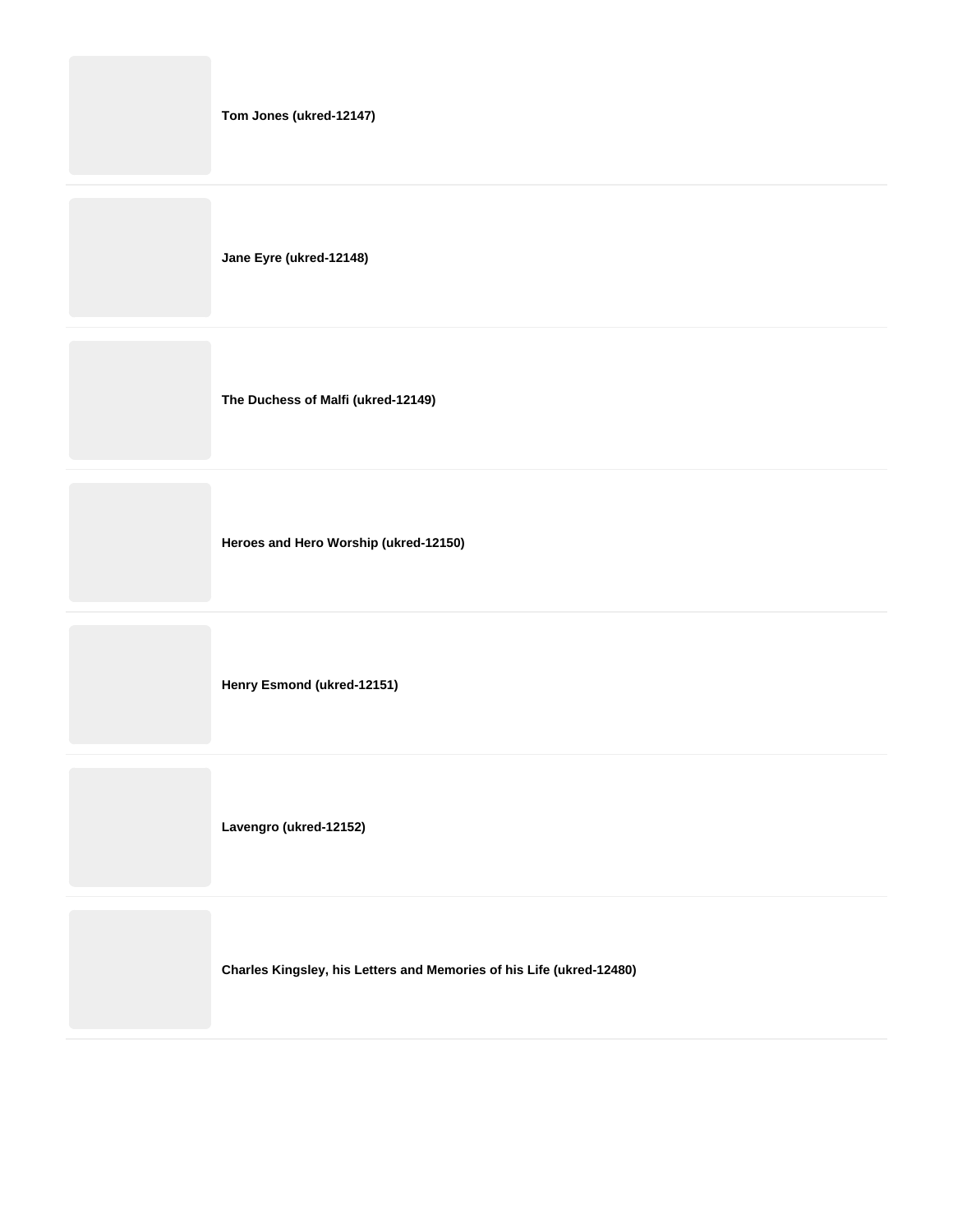| History of Modern Europe (ukred-12572) |  |  |
|----------------------------------------|--|--|
|----------------------------------------|--|--|

**History of Charles the Fifth (ukred-12573)**

**Improvement of the Mind (ukred-12574)**

**[Italian history of the Venetian Doges] (ukred-12575)**

**Don Quixote (ukred-12576)**

**Spanish grammar (ukred-12577)**

**Spanish dictionary (ukred-12578)**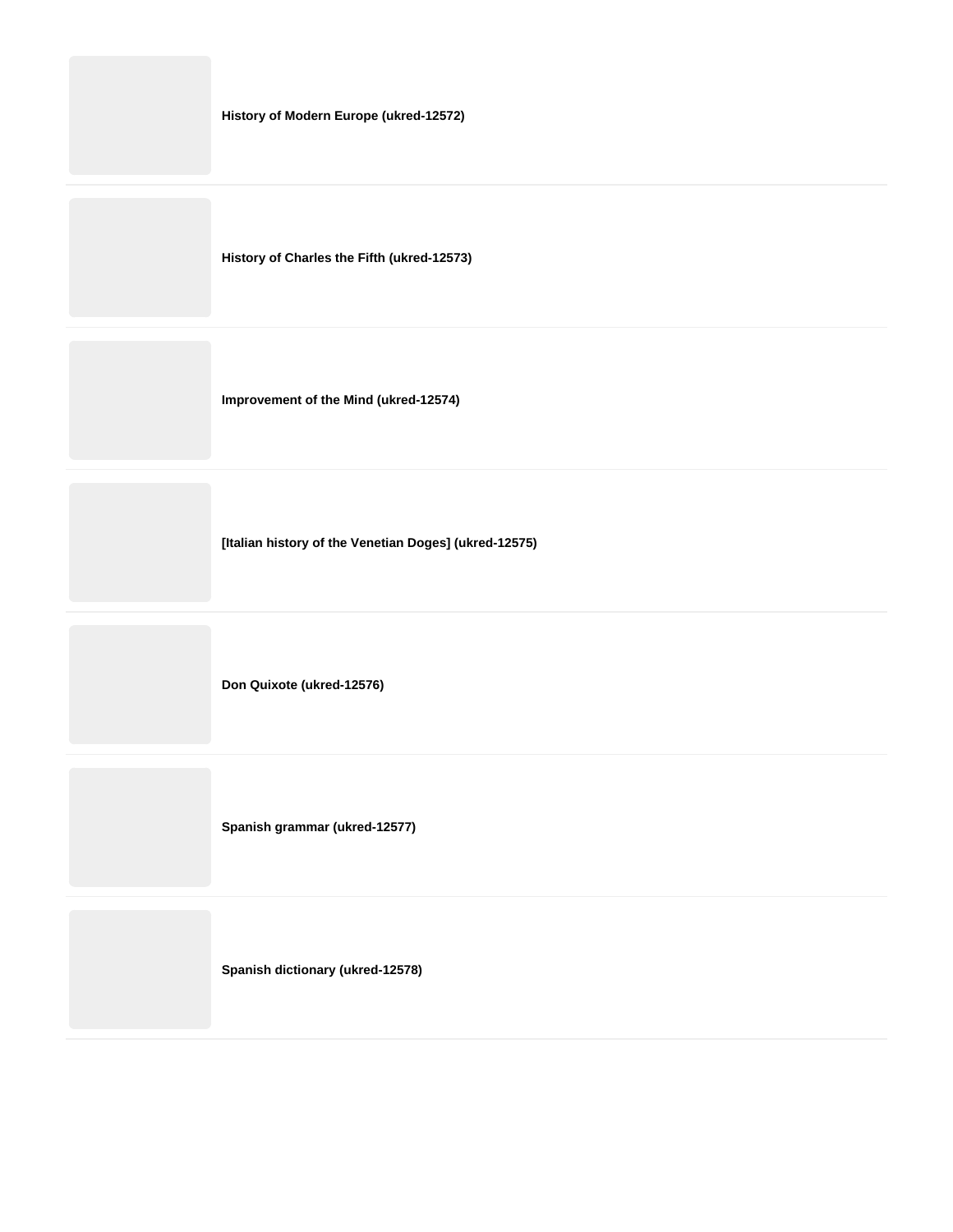|  | [Texts on botany] (ukred-12579)   |
|--|-----------------------------------|
|  | novels (ukred-12580)              |
|  | [poetry and novels] (ukred-12581) |
|  | poetry (ukred-12582)              |

**[book on China] (ukred-12651)**

**[Bible or Prayer Books or Hymn Books] (ukred-12856)**

**'Shout, Britons, for the Battle of Asaye' (ukred-12880)**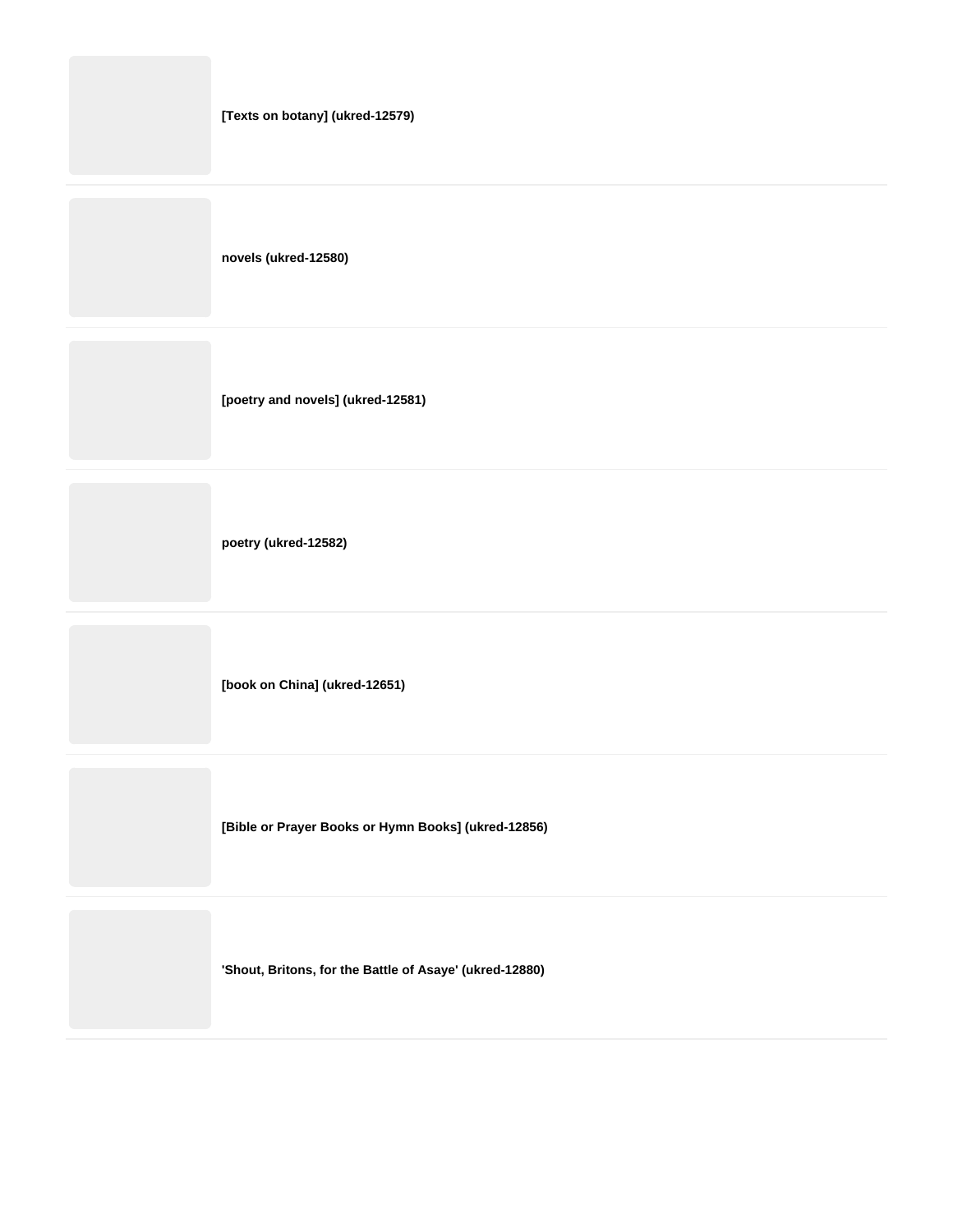| [poems] (ukred-147)   |
|-----------------------|
| unknown (ukred-15363) |
| unknown (ukred-15364) |
| unknown (ukred-16107) |

**unknown (ukred-18261)**

**unknown (ukred-18630)**

**Encyclopaedia (ukred-18773)**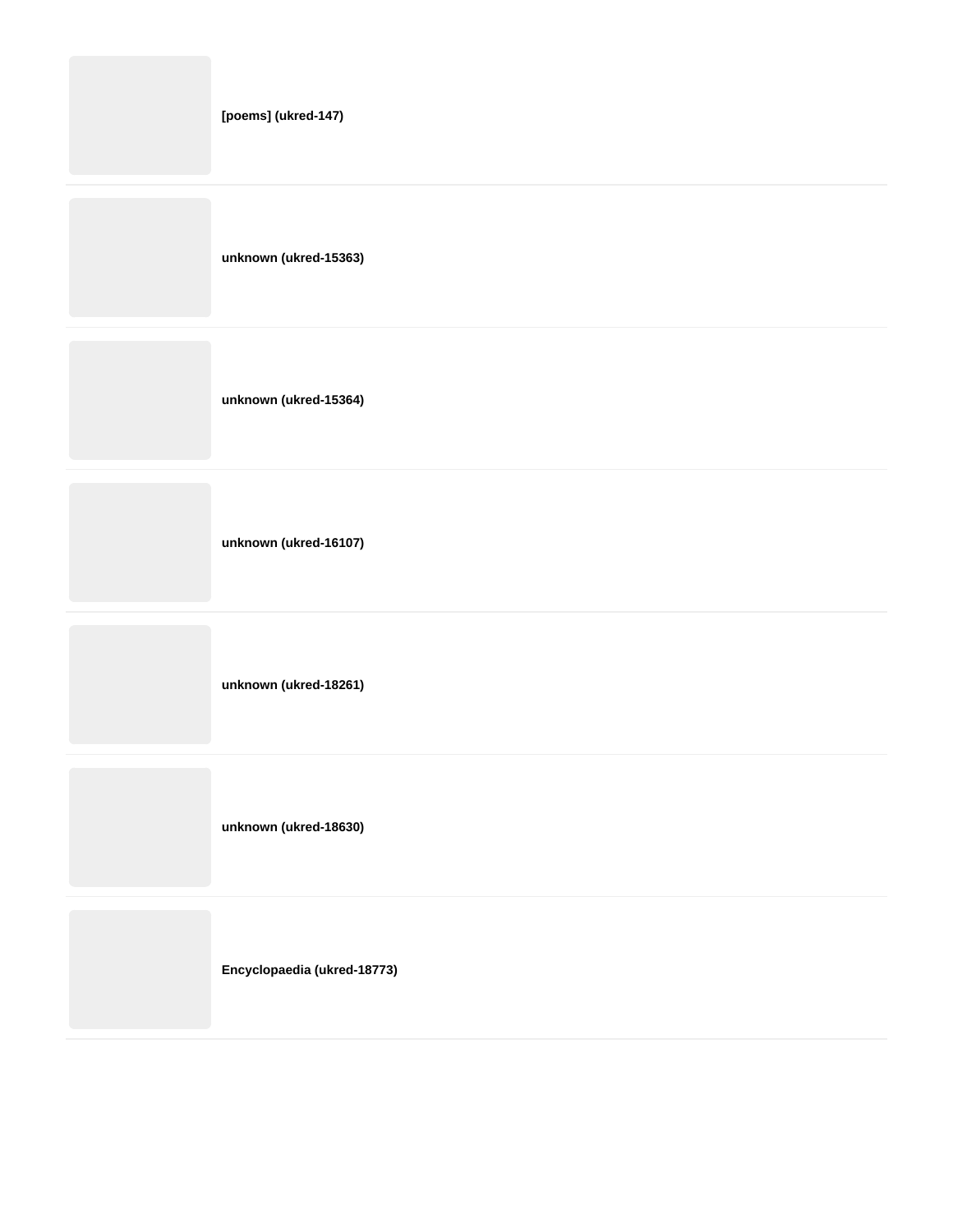| Bible (ukred-18774)                  |
|--------------------------------------|
| Celestial Omnibus, The (ukred-18852) |
| Ghost Ship, The (ukred-18853)        |
| [poems] (ukred-19709)                |

**[poems] (ukred-2046)**

**Dictionary (ukred-20815)**

**Robert Elsmere (ukred-21381)**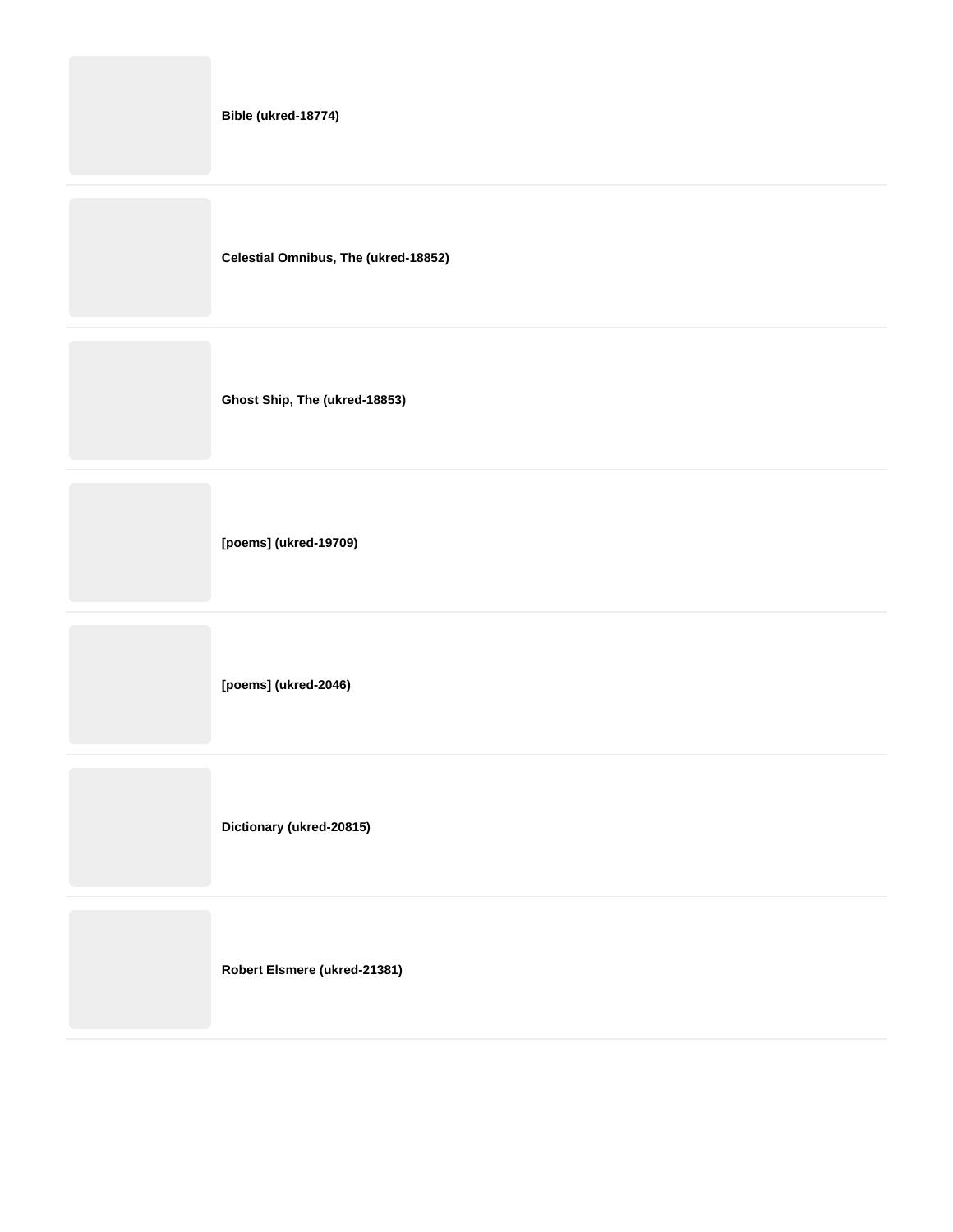|  |  | Woman and Labour (ukred-21382) |
|--|--|--------------------------------|
|--|--|--------------------------------|

**Life of Cervantes (ukred-22486)**

**Fortress of the Faith (ukred-2414)**

**Poems of the Late Thomas Little (ukred-2446)**

**[poetry] (ukred-25134)**

**The Spanish Gipsy (ukred-25135)**

**Delphine (ukred-25719)**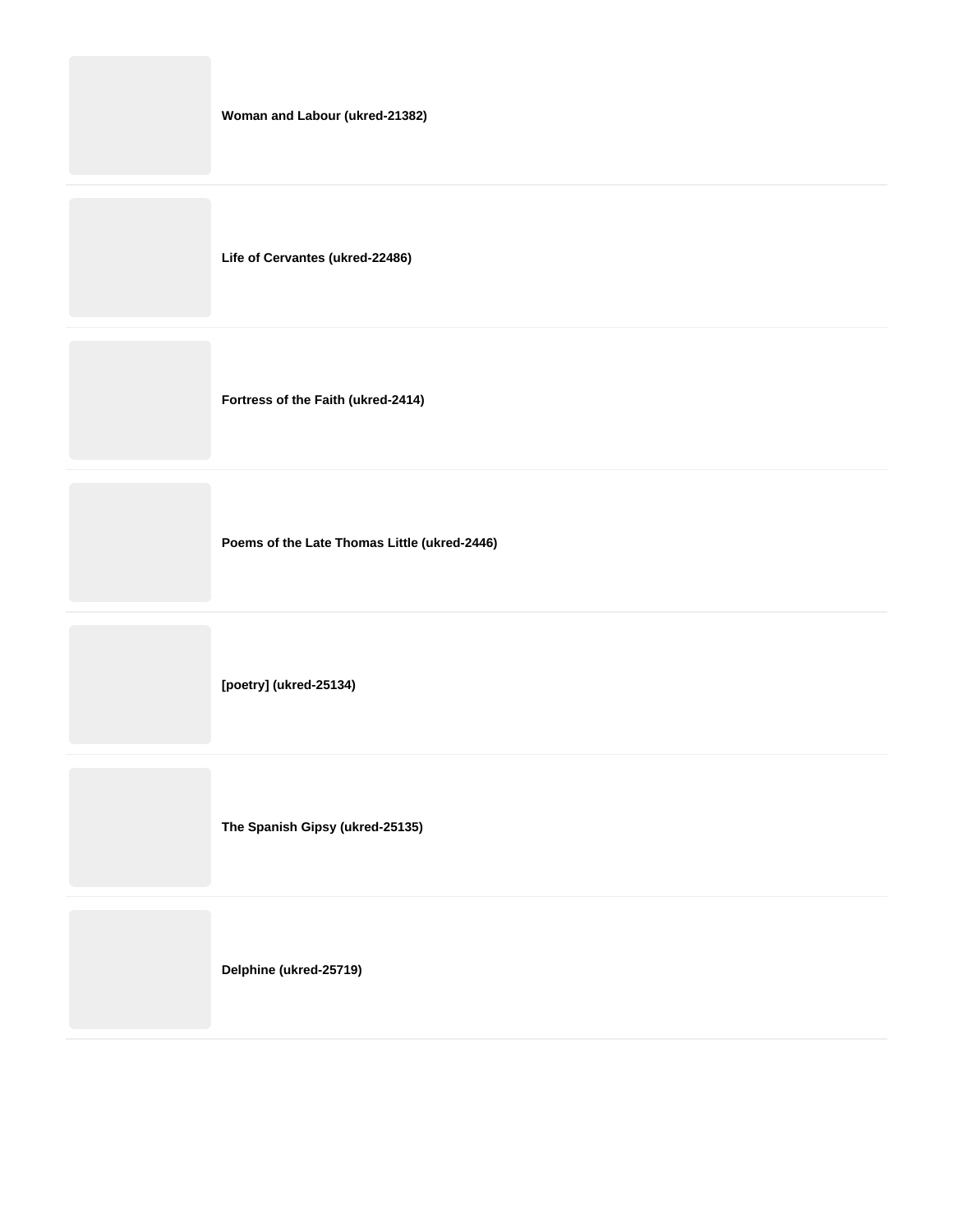|  | Jane Eyre (ukred-26732) |
|--|-------------------------|
|--|-------------------------|

**Wuthering Heights (ukred-26733)**

**Poems (ukred-27838)**

**Henriade (ukred-28423)**

**Lectures on Rhetoric and Belles Lettres (ukred-28602)**

**The Bulletin (Sydney) (ukred-29152)**

**The Bulletin (ukred-29156)**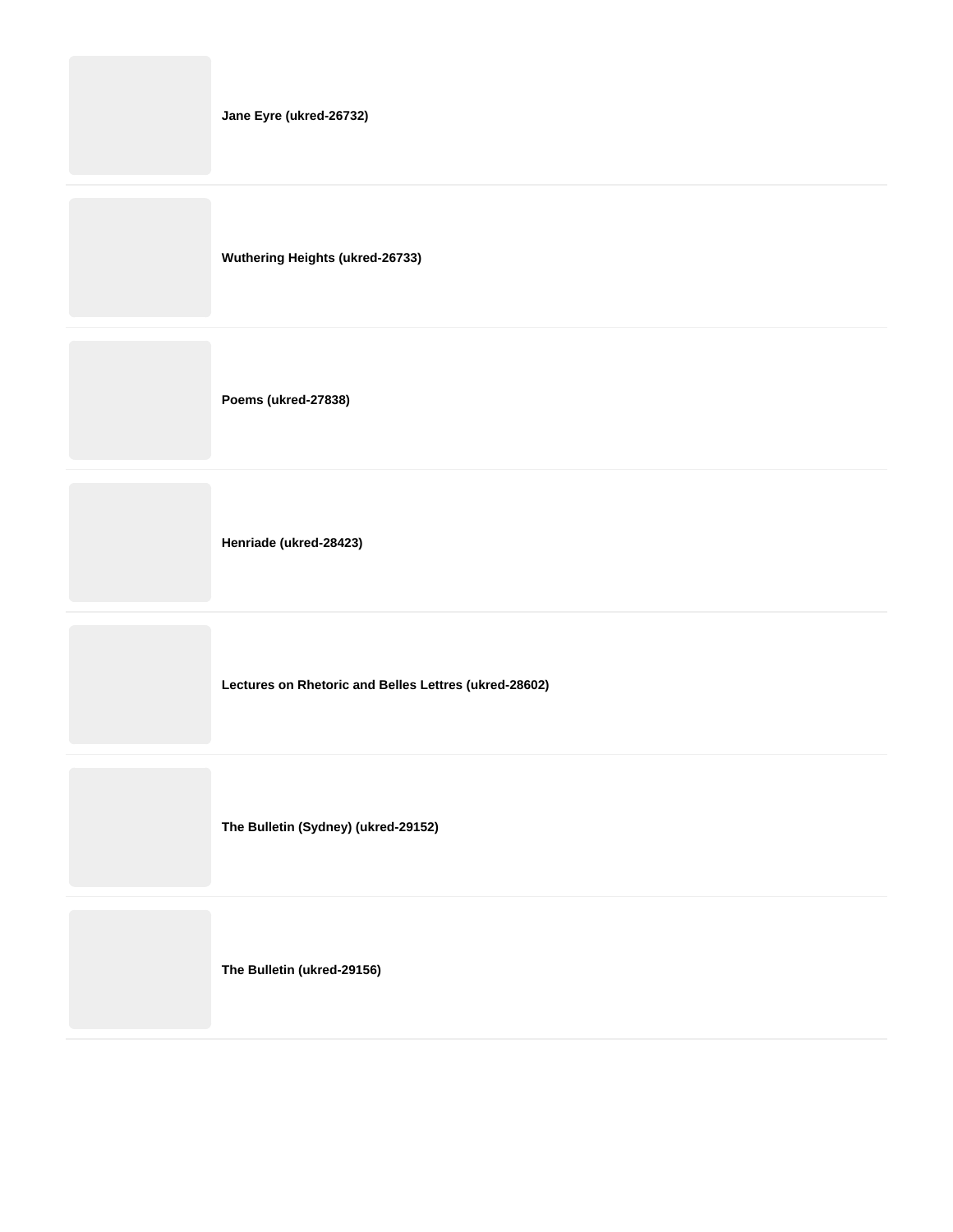|  | Iliad (ukred-31068) |
|--|---------------------|
|--|---------------------|

**Odyssey (ukred-31069)**

**Discourses of Epictetus (ukred-31070)**

**On the Sublime (ukred-31071)**

**Dialogues (ukred-31072)**

**'Lilian' (ukred-31073)**

**'Isabel' (ukred-31074)**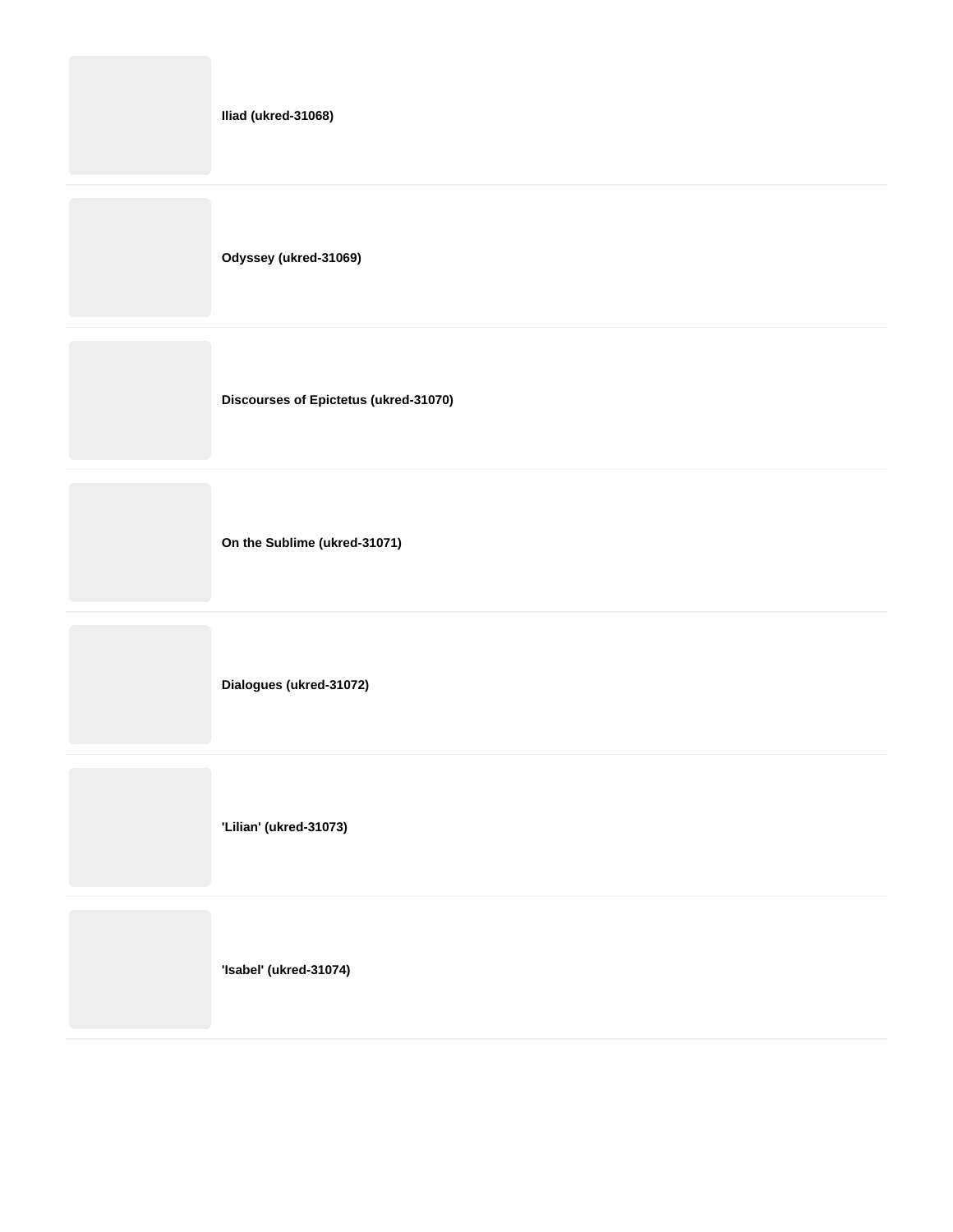| 'Idylls of the King' (ukred-31075) |
|------------------------------------|
| unknown (ukred-31076)              |
| unknown (ukred-31078)              |
|                                    |

**Sonnets (ukred-31079)**

**unknown (ukred-31080)**

**Hibbert's Journal (ukred-31081)**

**English Review (ukred-31082)**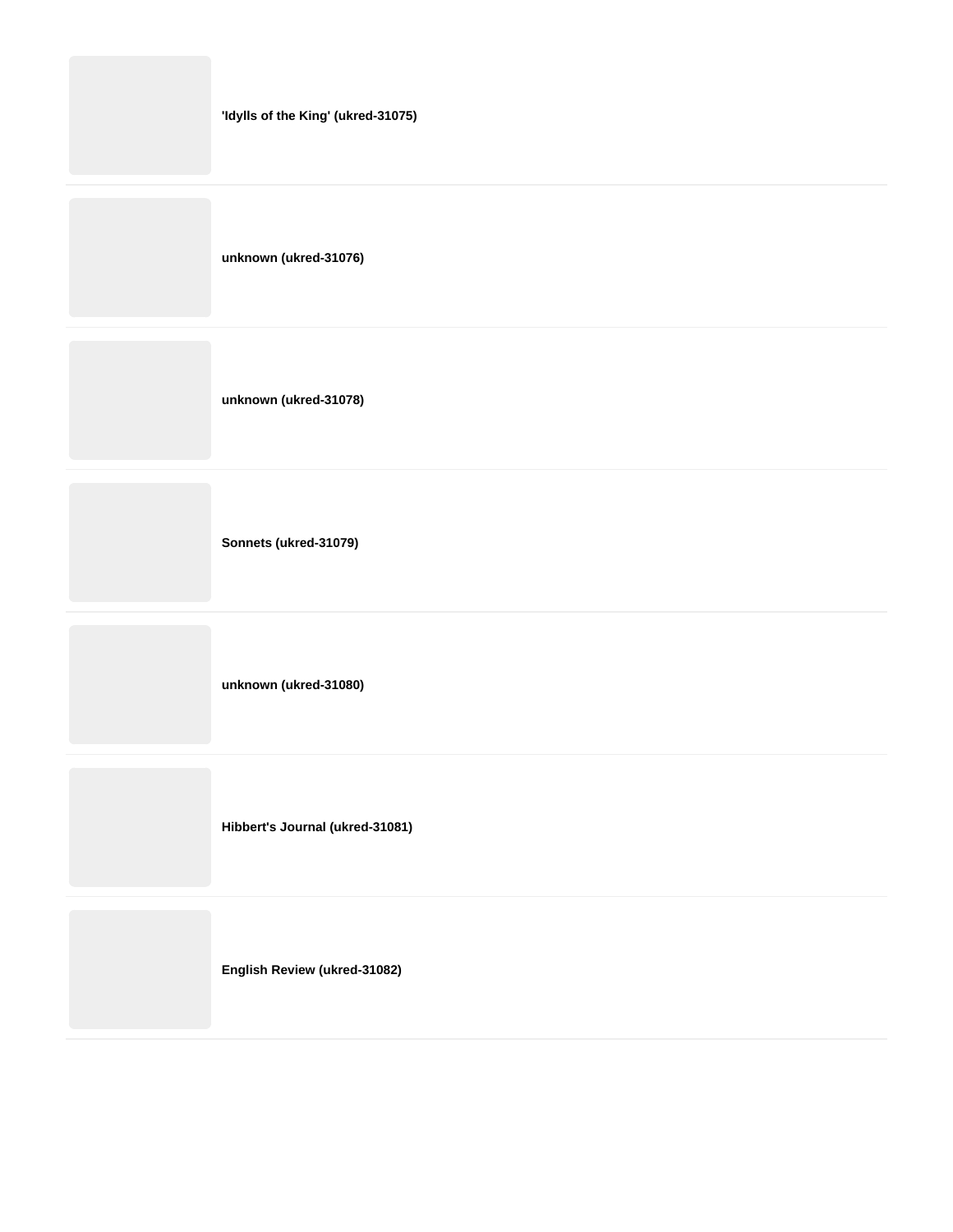| Edinburgh Review (ukred-31083) |
|--------------------------------|
| Criterion (ukred-31084)        |
| Faerie Queene (ukred-32060)    |

**Poems of To-day: An Anthology (ukred-32064)**

**'The Soldier' (ukred-32065)**

**unknown (ukred-3264)**

**unknown (ukred-3265)**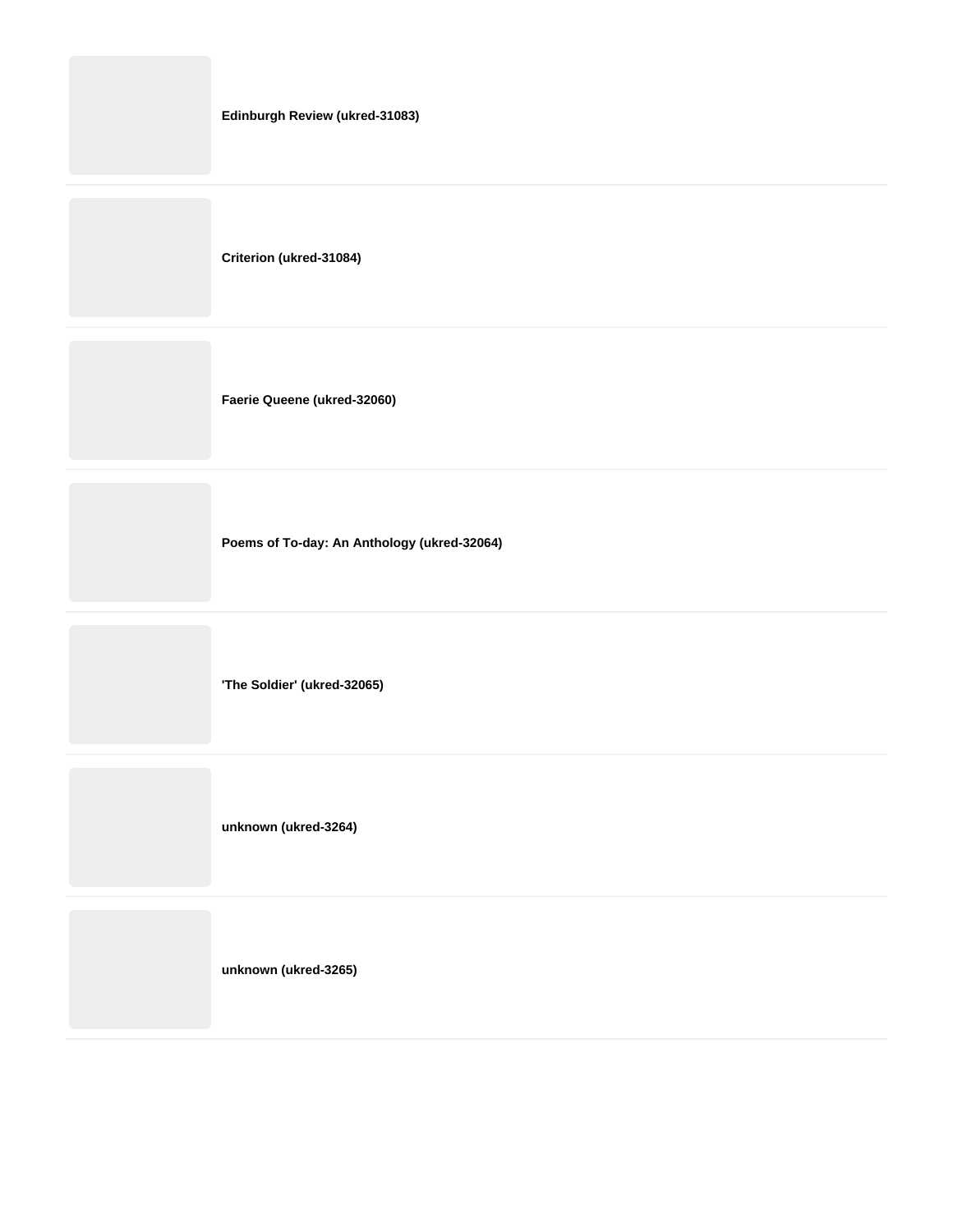| Madame Bovary (ukred-371)         |
|-----------------------------------|
| Jude the Obscure (ukred-3847)     |
| Love's Coming of Age (ukred-3848) |
| The New Machiavelli (ukred-3849)  |

**Ann Veronica (ukred-3850)**

**[unknown] (ukred-5747)**

**[unknown] (ukred-5748)**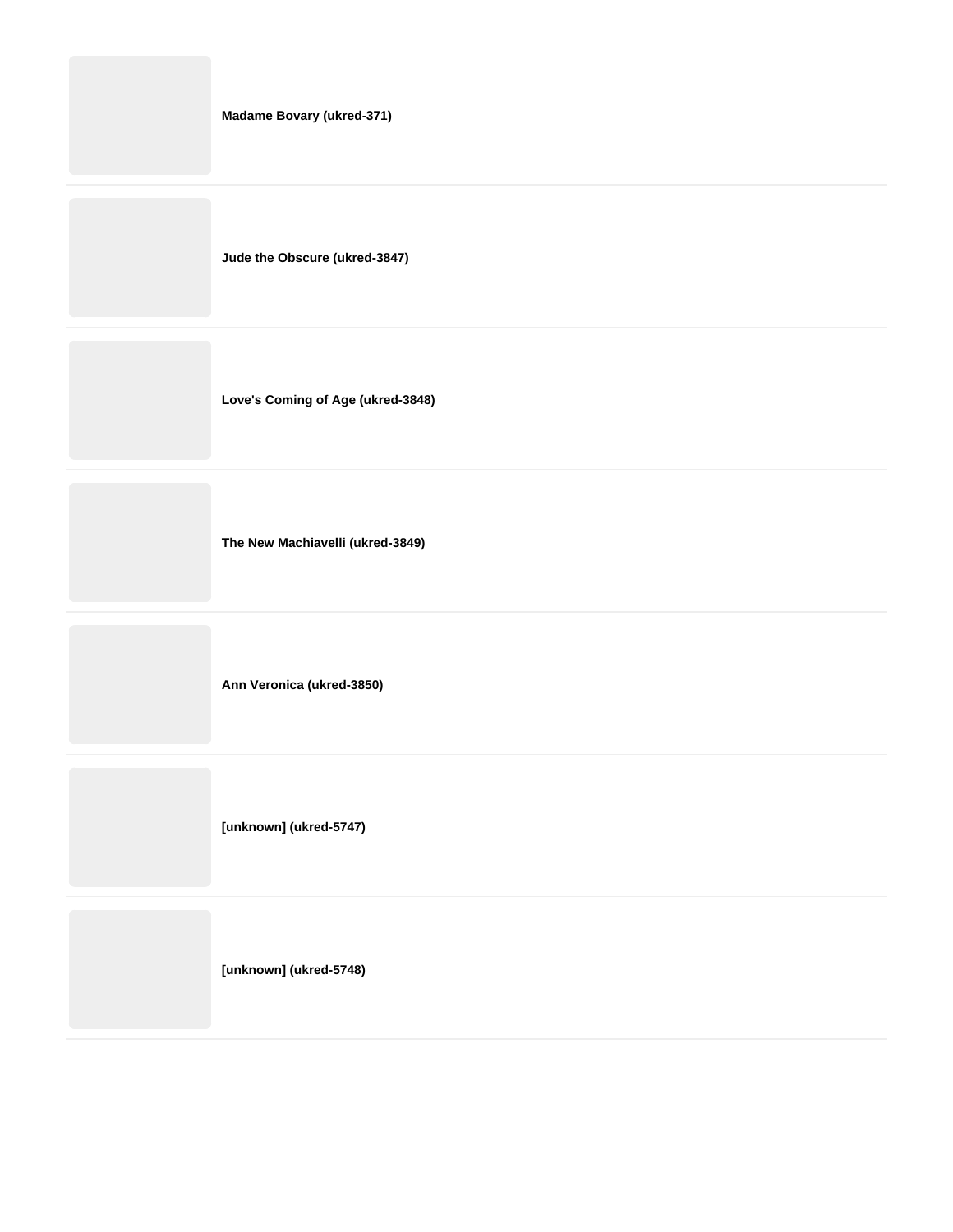**[unknown] (ukred-5749)**

**[unknown] (ukred-5750)**

**[unknown] (ukred-5751)**

**[unknown] (ukred-5752)**

**[unknown] (ukred-5753)**

**Principles of Moral and Political Philosophy (ukred-5825)**

**Saul (ukred-6364)**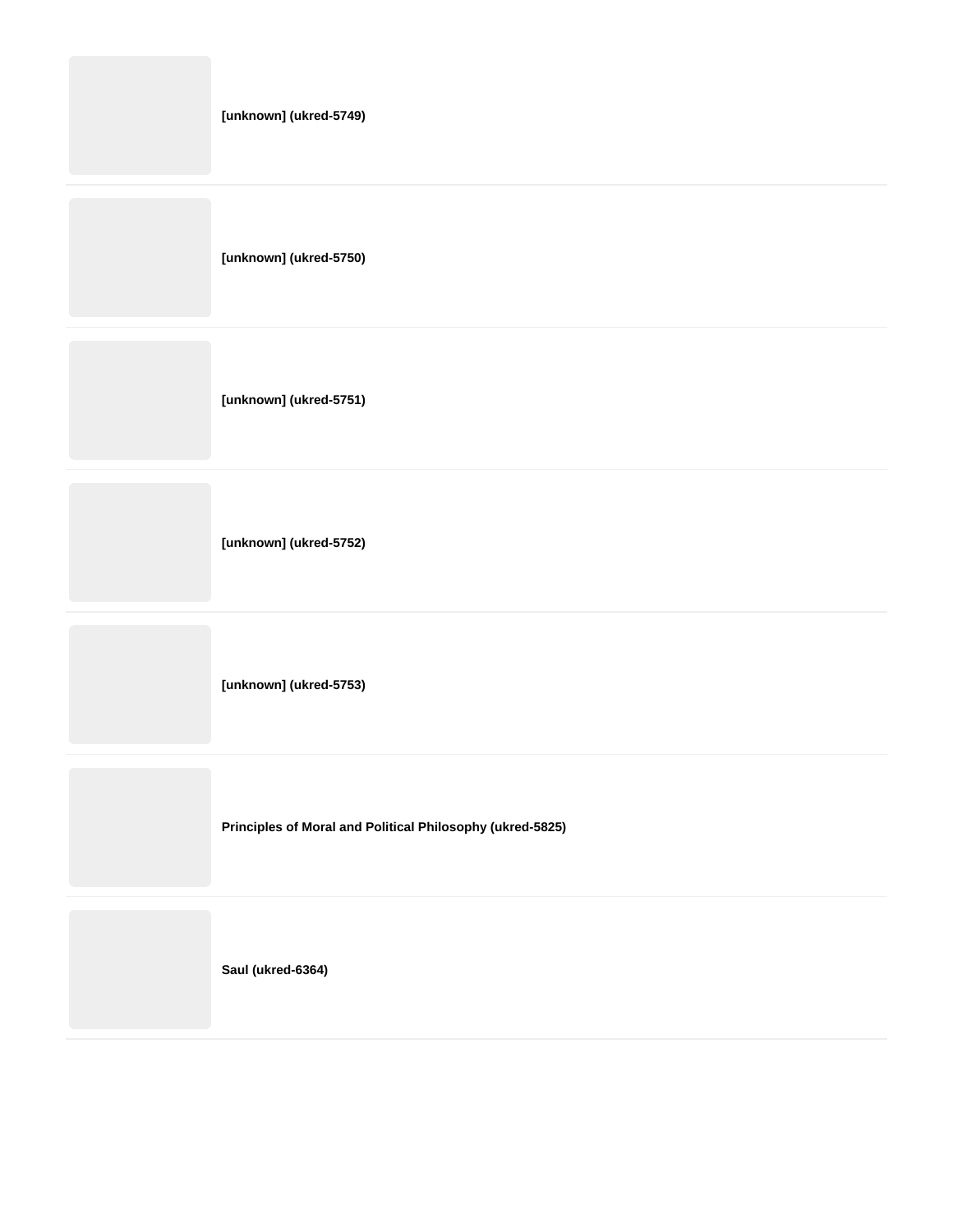|  |  | Bible, The (ukred-6366) |
|--|--|-------------------------|
|--|--|-------------------------|

**Narrative of the life of Frederick Douglass, an American slave (ukred-6612)**

**The white slave, or memoirs of a fugitive (ukred-6614)**

**Courier (ukred-7460)**

**Horae Lyricae, Poems Chiefly of the Lyric Kind (ukred-7468)**

**The Independent Whig (ukred-7527)**

**Weekly Political Register (ukred-7528)**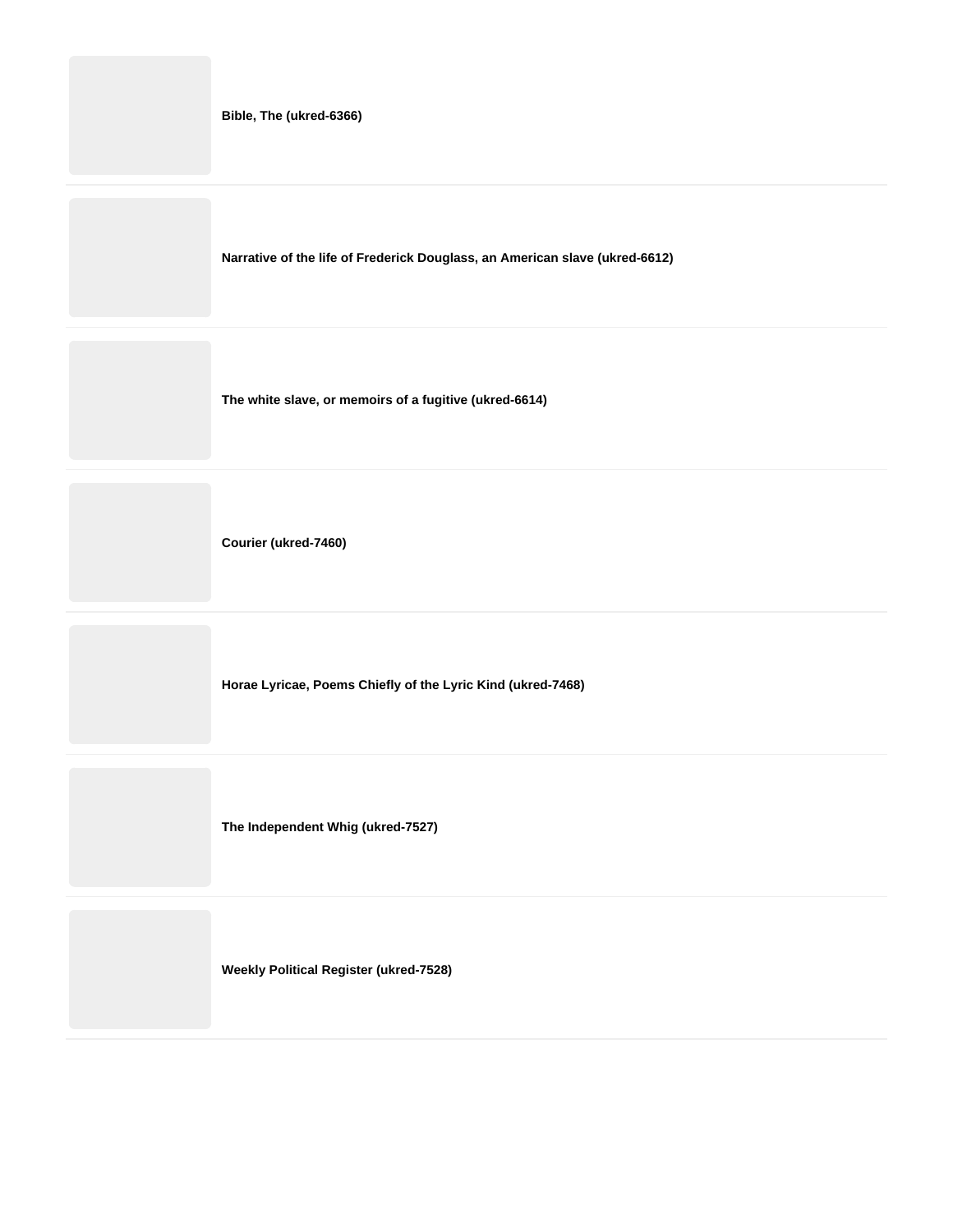| The Universal History (ukred-7813) |  |
|------------------------------------|--|
|------------------------------------|--|

**History of England (ukred-7814)**

**Virgil's husbandry; or, An essay on the Georgics (ukred-7815)**

**Histoire de Charles XII (ukred-7816)**

**Les Aventures de Telemaque (ukred-7817)**

**Diable Boiteaux (ukred-7818)**

**Eneid (ukred-7819)**